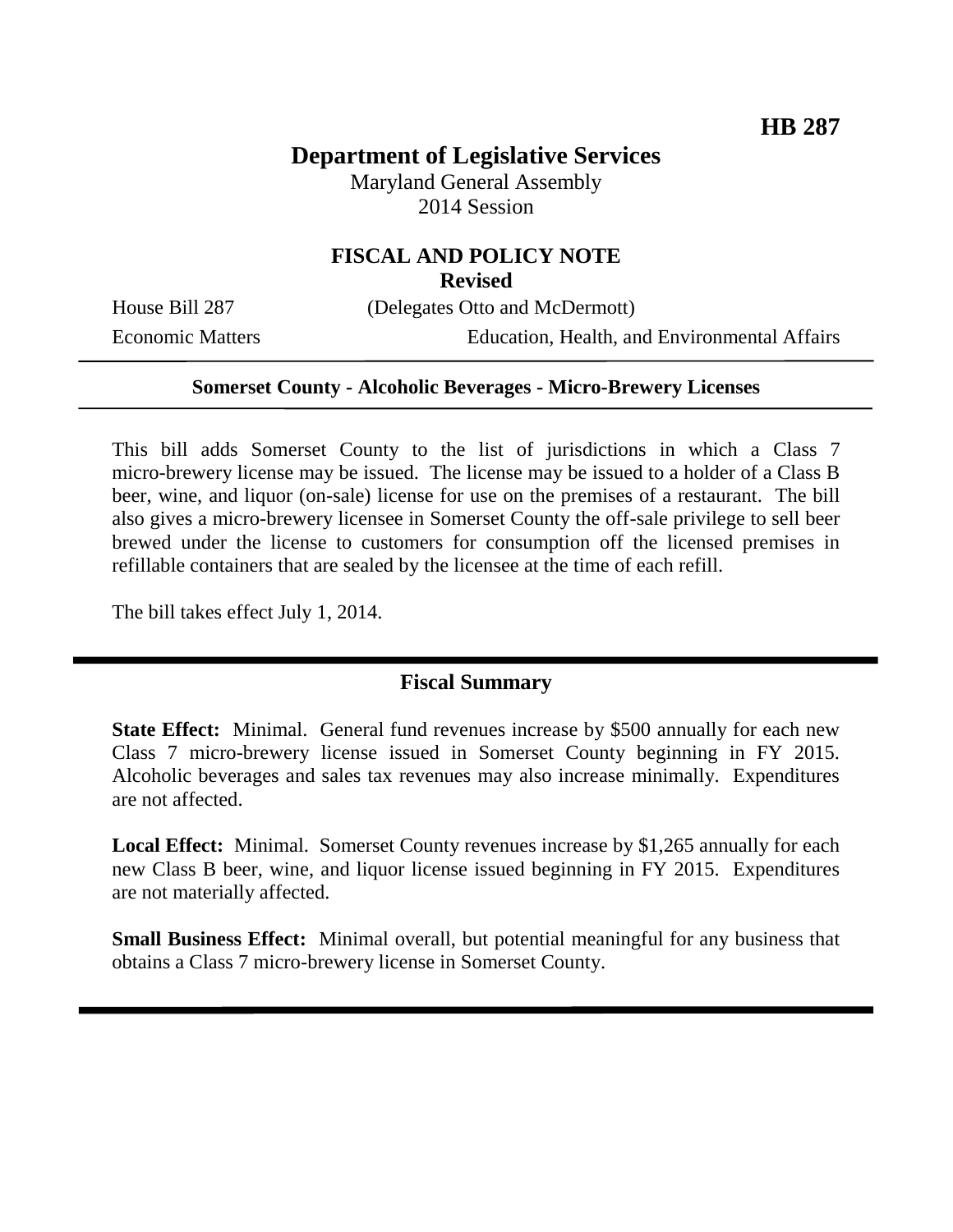#### **Analysis**

**Current Law:** Class 7 micro-brewery (on- and off-sale) licenses are issued by the Comptroller's Office for use in 23 jurisdictions – Allegany, Anne Arundel, Baltimore, Calvert, Caroline, Carroll, Charles, Dorchester, Frederick, Garrett, Harford, Howard, Kent, Montgomery, Prince George's, Queen Anne's, St. Mary's, Talbot, Washington, Wicomico, and Worcester counties; Baltimore City; and the City of Annapolis. In general, the license is issued only to a holder of a Class B beer, wine, and liquor (on-sale) license that is issued for use on the premises of a restaurant with exceptions for the Town of Berlin in Worcester County, and Dorchester, Kent, Montgomery, Prince George's, and Washington counties. The annual license fee is \$500.

Class 7 micro-brewery licensees may sell up to 4,000 barrels of beer to customers for consumption on the premises and may collectively brew, bottle, or contract for up to 22,500 barrels of malt beverages each calendar year. License holders in the 23 jurisdictions also have an off-sale privilege to sell beer brewed under the license to customers for consumption off the licensed premises in refillable containers that are sealed by the licensee at the time of each refill.

**Background:** In fiscal 2013, there were 21 Class 7 micro-brewery licenses issued in the State. There were four Class B beer, wine, and liquor license holders in Somerset County in fiscal 2013.

**State Revenues:** General fund revenues increase by \$500 annually from each additional Class 7 micro-brewery license issued by the Comptroller in Somerset County. Assuming one license is issued, general fund revenues increase by \$500 annually due to the license fee.

The Class 7 micro-brewery license allows the licensee to brew or contract to brew and bottle up to 22,500 barrels of malt beverages each year. As a result, alcoholic beverages and sales tax revenues may increase minimally from additional beer being sold by micro-breweries.

**Local Fiscal Effect:** The Somerset County Board of License Commissioners issues Class B beer, wine, and liquor restaurant licenses for an annual license fee of \$1,265. Thus, for each new Class B beer, wine, and liquor restaurant license issued, Somerset County revenues increase by \$1,265 annually. Assuming one business obtains a Class B beer, wine, and liquor restaurant license in order to obtain a Class 7 micro-brewery license, local revenues increase by \$1,265 annually. Any enforcement activities can be handled with existing resources.